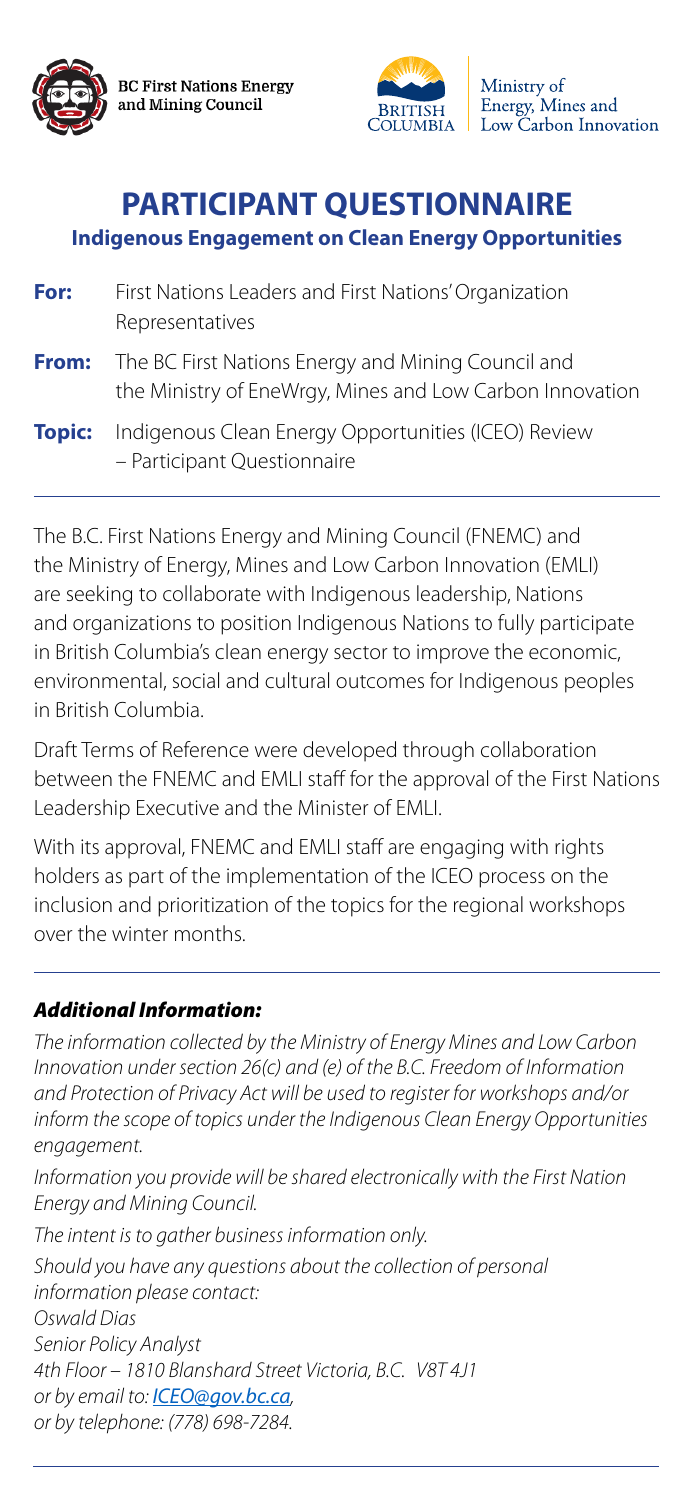## **The responses that you provide to the following questions will help to inform the development of each of those regional workshops.**

**1.** Of the preliminary topics for engagement, which are you most interested in knowing more about? Please check all that apply.

| <b>Infrastructure</b><br>ownership                                                                                             | <b>Economic</b><br>development                                                                                                                                                                                                                                                                         | <b>Diesel</b><br>transition                                                                             |
|--------------------------------------------------------------------------------------------------------------------------------|--------------------------------------------------------------------------------------------------------------------------------------------------------------------------------------------------------------------------------------------------------------------------------------------------------|---------------------------------------------------------------------------------------------------------|
| Indigenous interest in the<br>ownership of transmission<br>lines, independent power<br>generation and/or local<br>distribution | Co-development<br>of strategic market<br>analysis to inform<br>individual rights holders<br>economic development<br>planning around clean<br>energy resources and<br>technologies (e.g. clean<br>electricity, bio-gases, bio-<br>fuels) and technologies<br>and electric vehicle<br>charging stations) | <b>Transition from diesel</b><br>to renewable power<br>generation in remote<br>communities <sup>1</sup> |
| <b>Past</b><br><b>Infringement</b>                                                                                             | <b>Revenue</b><br>sharing                                                                                                                                                                                                                                                                              | Indigenous<br>utilities                                                                                 |
|                                                                                                                                |                                                                                                                                                                                                                                                                                                        |                                                                                                         |
| Impacts of past energy<br>developments on<br>Aboriginal rights and<br>title                                                    | <b>Sharing revenue from</b><br><b>B.C. Hydro projects</b>                                                                                                                                                                                                                                              | Indigenous ownership<br>and/or regulation<br>of Indigenous<br>energy utilities                          |
| <b>BC Hydro</b>                                                                                                                | <b>Strategic provincial</b><br><b>clean policy</b>                                                                                                                                                                                                                                                     | <b>Other</b>                                                                                            |

**2.** Are there other clean energy-related topics not listed above that you would like to participate in a discussion about?

 $\mathcal{L}_\mathcal{L} = \mathcal{L}_\mathcal{L} + \mathcal{L}_\mathcal{L} + \mathcal{L}_\mathcal{L} + \mathcal{L}_\mathcal{L} + \mathcal{L}_\mathcal{L} + \mathcal{L}_\mathcal{L} + \mathcal{L}_\mathcal{L} + \mathcal{L}_\mathcal{L} + \mathcal{L}_\mathcal{L} + \mathcal{L}_\mathcal{L} + \mathcal{L}_\mathcal{L} + \mathcal{L}_\mathcal{L} + \mathcal{L}_\mathcal{L} + \mathcal{L}_\mathcal{L} + \mathcal{L}_\mathcal{L} + \mathcal{L}_\mathcal{L}$ 

\_\_\_\_\_\_\_\_\_\_\_\_\_\_\_\_\_\_\_\_\_\_\_\_\_\_\_\_\_\_\_\_\_\_\_\_\_\_\_\_\_\_\_\_\_\_\_\_\_\_\_\_\_\_\_\_\_\_\_\_\_

\_\_\_\_\_\_\_\_\_\_\_\_\_\_\_\_\_\_\_\_\_\_\_\_\_\_\_\_\_\_\_\_\_\_\_\_\_\_\_\_\_\_\_\_\_\_\_\_\_\_\_\_\_\_\_\_\_\_\_\_\_

**1** The CleanBC Remote Community Energy Strategy (RCES) is a multi-stakeholder initiative to achieve the CleanBC diesel reduction goal of reducing diesel consumption for generating electricity in remote communities by 80 per cent by 2030. This work is currently underway and more details can be found at: **https://www2.gov.bc.ca/gov/content/industry/electricity***alternative-energy/community-energy-solutions/remote-community-energy-strategy-rces*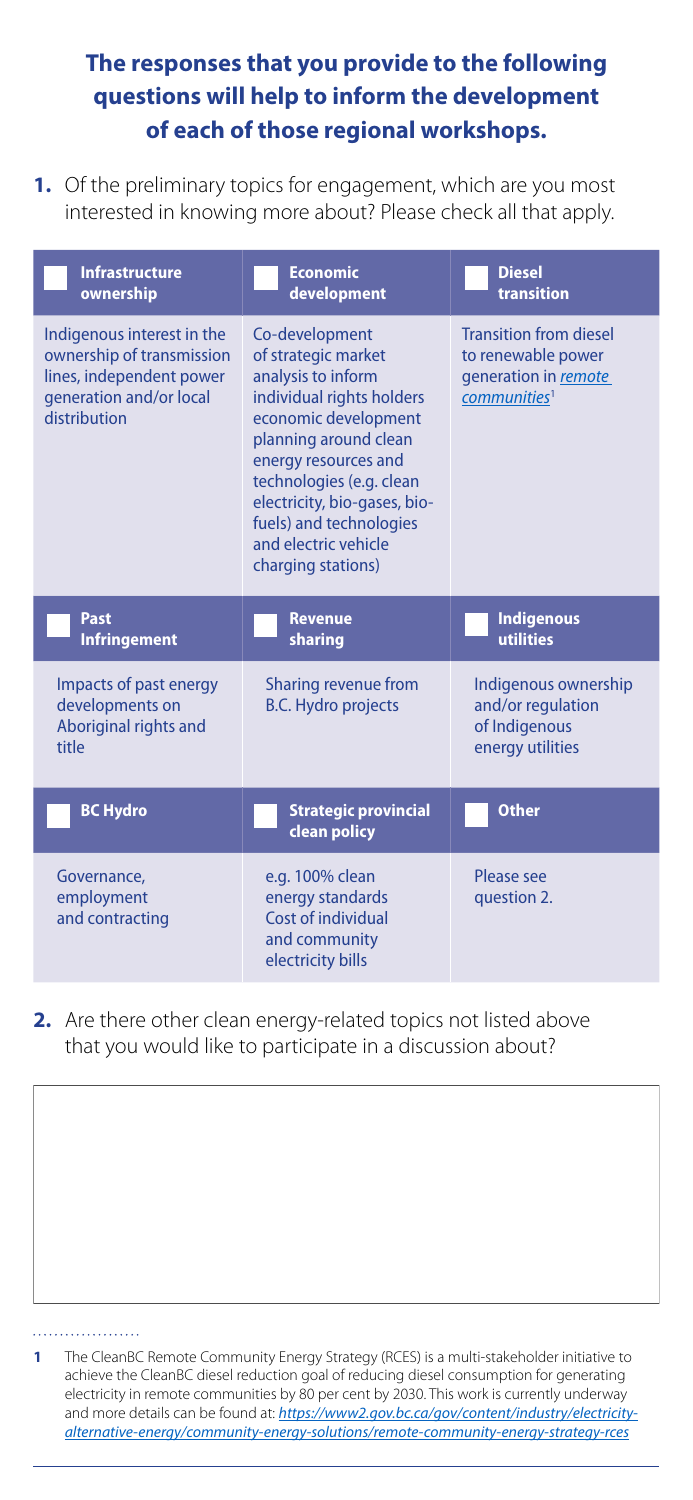**3.** What do you think are the most significant clean energy issues and/or opportunities for your community or organization, and why?



 $\mathcal{L}_\mathcal{L} = \mathcal{L}_\mathcal{L} = \mathcal{L}_\mathcal{L} = \mathcal{L}_\mathcal{L} = \mathcal{L}_\mathcal{L} = \mathcal{L}_\mathcal{L} = \mathcal{L}_\mathcal{L} = \mathcal{L}_\mathcal{L} = \mathcal{L}_\mathcal{L} = \mathcal{L}_\mathcal{L} = \mathcal{L}_\mathcal{L} = \mathcal{L}_\mathcal{L} = \mathcal{L}_\mathcal{L} = \mathcal{L}_\mathcal{L} = \mathcal{L}_\mathcal{L} = \mathcal{L}_\mathcal{L} = \mathcal{L}_\mathcal{L}$ 

#### **4.** What would you like the engagement to achieve?

- **5.** We are planning regional workshops, where in the province are you located? Please select.
	- North

**Interior** 

 $\odot$  Central and South Coast, including Vancouver Island

**6.** Who from your community or organizations should we be engaged with?

Name: \_\_\_\_\_\_\_\_\_\_\_\_\_\_\_\_\_\_\_\_\_\_\_\_\_\_\_\_\_\_\_\_\_\_\_\_\_\_\_\_\_\_\_\_\_\_\_\_

Community/Organization:

| Position: |
|-----------|
|           |
| Email:    |
|           |
|           |
| Position: |
|           |
|           |